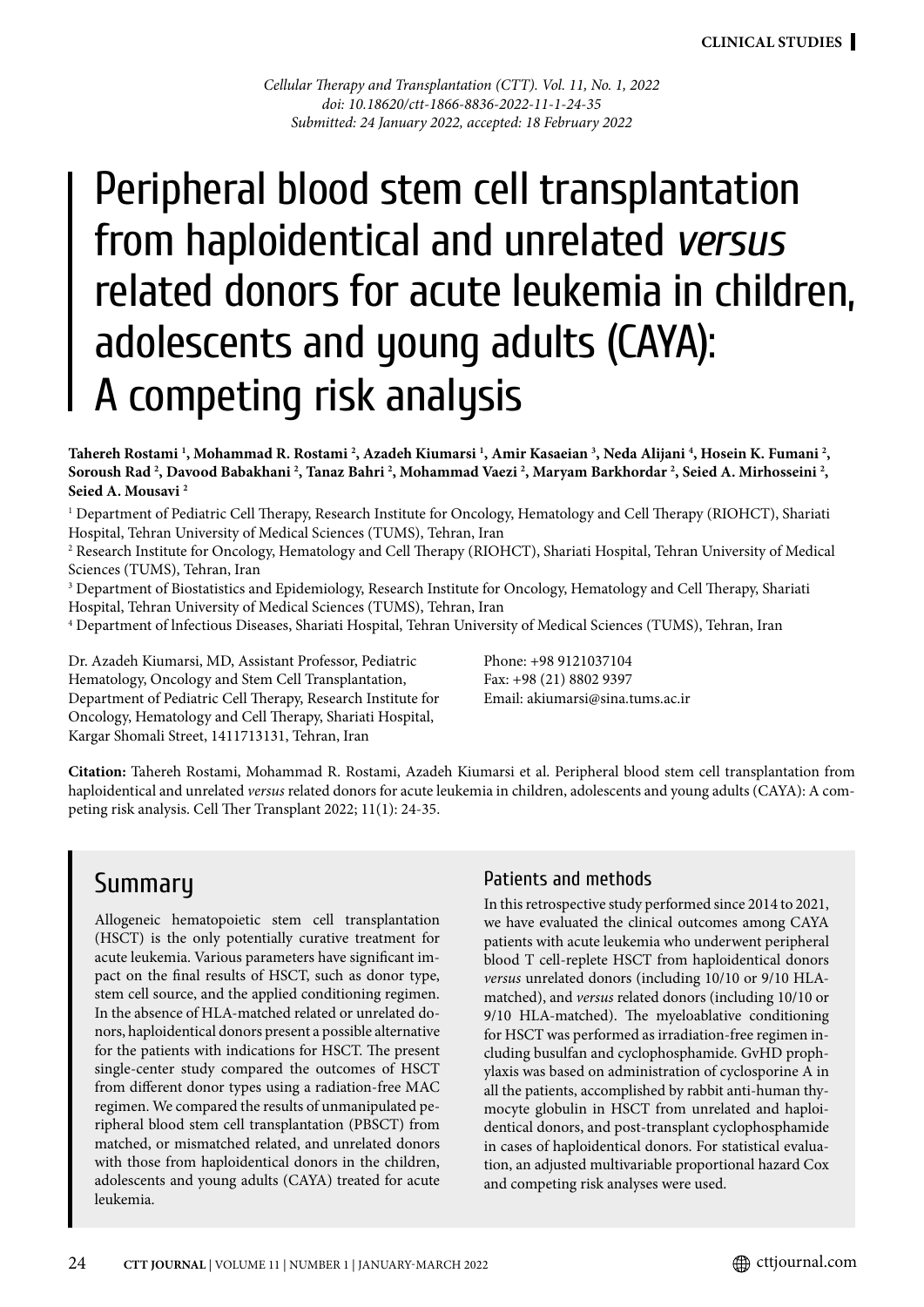### Results

Median follow-up time period was 28.7 months (95% CI: 21.9-34.9). Three-year overall survival rate (OS) and GvHD-free/relapse-free survival (GFRFS) rate were 68.81% (95% CI: 60.08%-76.01%) and 44.19% (95% CI: 35.52%-52.49%), respectively. The patients who underwent HSCT from unrelated HLA-matched donors had the lowest OS and GFRFS compared to other donor types. The 3-year non-relapse mortality (NRM) in all patients was 7.84% (95% CI 4.36-12.62). Adjusted multivariable modeling of OS showed that the hazard of death in patients who had undergone HSCT from an unrelated donor, was 3.6 times more than for the patients who underwent HSCT from their haploidentical donors (P=0.05). Likewise, the hazard of NRM after HSCT from unrelated donors was 6 times more than with haploidentical donors (P=0.002). However, the relapse incidence was not significantly different between the two mentioned groups.

# Introduction

Allogeneic hematopoietic stem cell transplantation (HSCT) is the only available curative option for acute leukemia nowadays. Many different parameters have significant impact on the final results of HSCT, especially on the more recently defined graft-versus-host disease (GvHD)-free/relapse-free survival (GFRFS) rate, including the pre-HSCT characteristics, such as disease profile at diagnosis and the disease status at the time of transplant, as well as the peri-HSCT factors, i.e. donor type, stem cell source, implemented conditioning regimen and potential post-transplant complications. Aiming to reduce the relapse rates after HSCT, myeloablative conditioning (MAC) regimens at higher dose intensity using busulfan or total body irradiation (TBI) has shown promising results [1]. However, due to higher vulnerability of younger patients to adverse effects of therapeutic irradiation, MAC regimens without TBI are preferred [2, 3]. Moreover, in view of relative complexity for bone marrow collection procedure, along with potentially enhanced graft-versus-leukemia (GvL) effect, peripheral blood (PB) is the preferred source of stem cells for allogeneic HSCT ever more. On the other hand, the increasing number of transplants from human leukocyte antigen (HLA)-haploidentical donors in the patients with acute leukemia is performed due to the absence of suitable related or unrelated HLA-matched donors, thus raising the necessity of understanding, whether HSCT outcomes with this approach are similar to those of more common modes. Over last years, several reports have shown comparable outcomes between HSCT from haploidentical donors and historical HLA-matched related or unrelated donors [4-6]. Hence, additional reports regarding the comparison of different donor types could be a guide to the upcoming therapeutic strategies. To address this issue, we carried out a single-center study, using HSCT with radiation-free MAC regimen, in order to evaluate the results of unmanipulated peripheral blood stem cell transplantation (PBSCT) performed from matched and mismatched related

## Conclusions

In this study, HSCT from haploidentical donors was associated with superior survival rates compared to HSCT from unrelated HLA-matched donors. Hence, haploidentical transplantation with peripheral blood stem cells could be a practical and valuable clinical option that offers a reasonable opportunity for the disease control in CAYA patients with acute leukemia requiring HSCT and lacking matched available donors.

# Keywords

Acute leukemia, allogeneic hematopoietic stem cell transplantation, matched related donors, unrelated donors, haploidentical donors, clinical outcomes.

and unrelated donors compared with haploidentical donors in children, adolescents and young adults (CAYA) affected by acute leukemia.

# Patients and methods

## Patient characteristics

Our study included 180 patients who underwent first allogeneic HSCT for acute leukemia in the CAYA HSCT Department of the Research Institute for Oncology, Hematology and Cell Therapy (RIOHCT), Tehran, Iran, between January 2014 and January 2021. All data were retrieved retrospectively from clinical records according to the policy approved by the Committee for Medical Ethics of Tehran University of Medical Sciences (TUMS) and after obtaining informed consent from the patients, or their legal guardians.

### HSCT parameters

In all patients and their donors, high-resolution HLA molecular typing for HLA-A, -B, -C, -DRB1, and -DQB1 loci was performed. The first donor preference was a 10/10 HLAmatched related donor (MRD), or a 9/10 HLA-mismatched related donor (MMRD). In absence of related donors, an alternative donor including 10/10 HLA-matched unrelated donors (MUD), or 9/10 HLA-mismatched unrelated donors (MMUD), or a related haploidentical donor (Haplo) was chosen, depending on their availability and accessibility.

We proceeded to HSCT if the result of a pre-HSCT bone marrow examination pointed to morphologically complete remission (CR), regardless of the minimal residual disease status. The HSCT procedure was based on irradiation-free MAC regimen including busulfan (a total dose of 3.2-4.8 mg/ kg/day, according to patients' ideal body weight, from day -6 to -3), and cyclophosphamide (60 mg/kg/day, day -2 to -1). The GvHD prophylaxis was based on administration of cyclosporine A (CsA) in all the patients, and a short course of methotrexate (10 mg/m<sup>2</sup> on day +1, 6 mg/m2 on day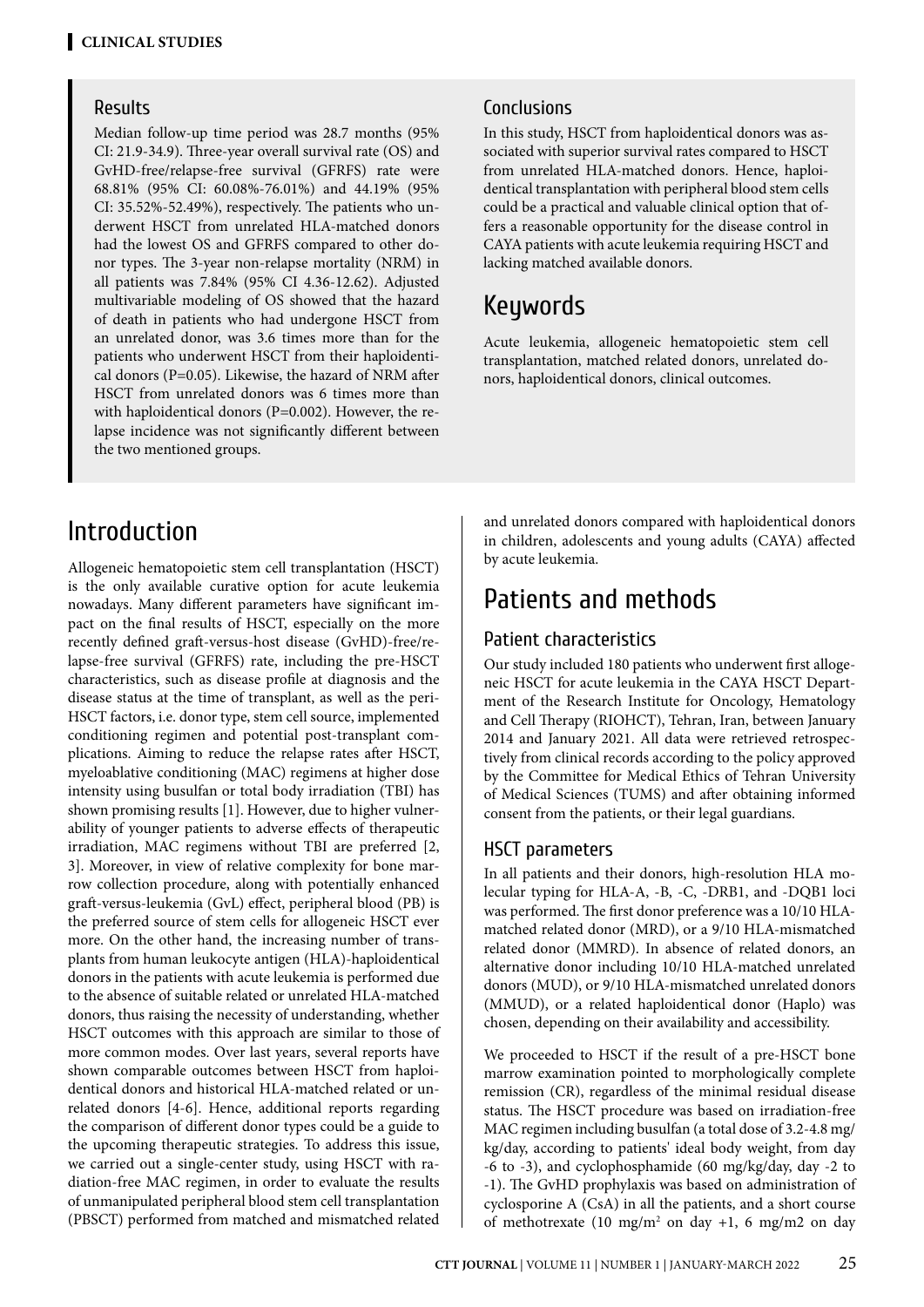+3, +6, and +11) in HSCT from matched and mismatched related and unrelated donors, plus rabbit anti-human thymocytes globulins (ATG-Thymoglobuline, Sanofi, 2.5 mg/ kg/day from days -3 to -1) in MMRD, MUD/MMUD and haplo-HSCT groups, and high-dose Pt-Cy treatment (40mg/  $kg/day$  on days  $+3$  and  $+4$ ) in the Haplo group. We only included patients who received unmanipulated peripheral blood hematopoietic stem cells as graft source.

Considering hazards of CMV reactivation after HSCT, the patients were classified, according to their serological status, into low-risk (donor [D]-/recipient [R]-), intermediate-risk  $(D+/R-)$ , or high-risk groups  $(D-/R+$  or  $D+/R+)$  [7].

### Definitions and endpoints

The main purpose of this study was to compare the survival rates of acute leukemia patients who had undergone allogeneic HSCT from different donor types. Overall survival (OS) was defined as the probability of survival, irrespective of the disease state at any point in time. GvHD-free/relapse-free survival (GFRFS) which is regarded as an endpoint more precisely reflective of health status and quality of life post-transplant, was defined as the probability of survival at complete remission of the disease, with sustained donor cell engraftment and absence of either grade III–IV acute GvHD, or chronic GvHD requiring immunosuppressive treatment [8]. Non-relapse mortality (NRM) was defined as probability of death without a relapse after HSCT. The relapse incidence (RI) was defined as the probability to develop a disease relapse.

Donor chimerism was determined on day +15, +30, +60 and +90 after HSCT, and then, if clinically indicated, in whole bone marrow mononuclear cells by means of quantitative PCR of informative short tandem repeats in the donor and recipient [9]. Sustained donor cell engraftment was defined at >0.5 $\times$ 10 $^9$ /L neutrophils and >20 $\times$ 10 $^9$ /L platelets for three consecutive days without blood transfusion support. Graft rejection was defined as a lack of initial engraftment of donor cells (primary), or loss of donor cell engraftment (secondary graft failure), regardless of peripheral cell blood counts. Acute GvHD (aGvHD) and chronic GvHD (cGvHD) were diagnosed and graded according to the published criteria [10, 11]. The mentioned HSCT outcomes were compared between the three categorized groups of different donor types, i.e., the patients transplanted from HLA-matched related (10/10), HLA-mismatched related (9/10) donors (MRD/ MMRD), HLA-matched unrelated (10/10), HLA-mismatched (9/10) unrelated donors (MUD/MMUD), and HLA-haploidentical (Haplo) donors.

### Statistical evaluation

The patients followed-up beyond 36 months were censored, for better comparison between the groups because some sub-groups had shorter follow-up periods than the other sub-groups. Homogeneity within treatment pairs was evaluated using the Chi-square test or Fisher exact test for qualitative variables and Student's T-test, or Wilcoxon rank-sum test for continuous variables. The endpoints were as follows: OS, GFRFS, relapse-associated, and non-relapse mortality incidence. Kaplan-Meier curves were derived to determine OS and GFRFS, having been compared with log-rank test.

Median follow-up time was established by means of reverse Kaplan-Meier method. After selection of baseline characteristics and clinical variables based on univariable Cox proportional hazards models, multivariable Cox proportional hazards models were fitted.

Variables in the multivariable OS and GFRFS were determined, as based on the P-values of <0.2 in the univariable Cox proportional hazards models. The proportionality of hazards assumption was checked using the global proportionality of hazard test based on Schoenfeld residuals in each of the three multivariable models. There were no deviations from the proportionality of hazards assumption in all multivariable models (results not shown). To account for informative censoring in presence of multiple endpoints, the competing risks in survival analysis were evaluated with nonparametric methods using the cumulative incidence competing risk method. CI for relapses and NRM were calculated by Gray's method. Death beyond relapses was considered a competing event for relapse, and the relapse was considered a competing event for NRM. The Fine-Gray proportional hazard regression model was used to assess the effects of covariates on the relapse frequency and NRM incidence. Like multivariate Cox proportional hazard regression, all the variables at P values of <0.2 in the univariate Fine-Gray proportional hazard regression were included in appropriate multivariate analyses. A two-sided P-value of <0.05 was considered to be statistically significant. The data evaluation was done with STATA version 16 and the packages "survival" and "cmprsk" in R software version 3.3.1.

# Results

# Patients

The study included 180 patients (120 males and 60 females) at a median age of 12 years (4 months to 24 years) at the time of HSCT, and 123 patients (68.3%) were transplanted at the age of ≤15 years. The donor types were as follows: matched (n=103) and mismatched (n=2) relatives including siblings (n=94) and other relatives (n=11) for a total of 105 cases (58.3%); matched  $(n=20)$  and mismatched  $(n=10)$  unrelated donors (a total of 30 patients, 16.7%), and haploidentical donors for 45 patients (25%). The patients' characteristics are summarized in Table 1.

The median follow-up time was 28.7 months for the patients enrolled into the study who were still alive at the end of the study (range: 21.9-34.9). A total of 96 patients presented with B-cell lineage acute lymphoblastic leukemia (ALL); 22 cases, with T-lineage ALL, and 62 patients had acute myeloblastic leukemia (AML). A total of 12 patients suffered from Ph chromosome-positive ALL. All the patients were in complete hematological remission before HSCT, including 93 patients (51.7%) transplanted in their first complete remission (CR1), 67 patients (37.2%) in the second complete remission (CR2), and 20 patients (11.1%) had experienced more than 2 relapses before HSCT. A pre-HSCT cytomegalovirus (CMV) serology showed that more than 90% of the patients were at high risk (recipient  $[R]$ +, donor  $[D]$ +) for CMV reactivation after HSCT.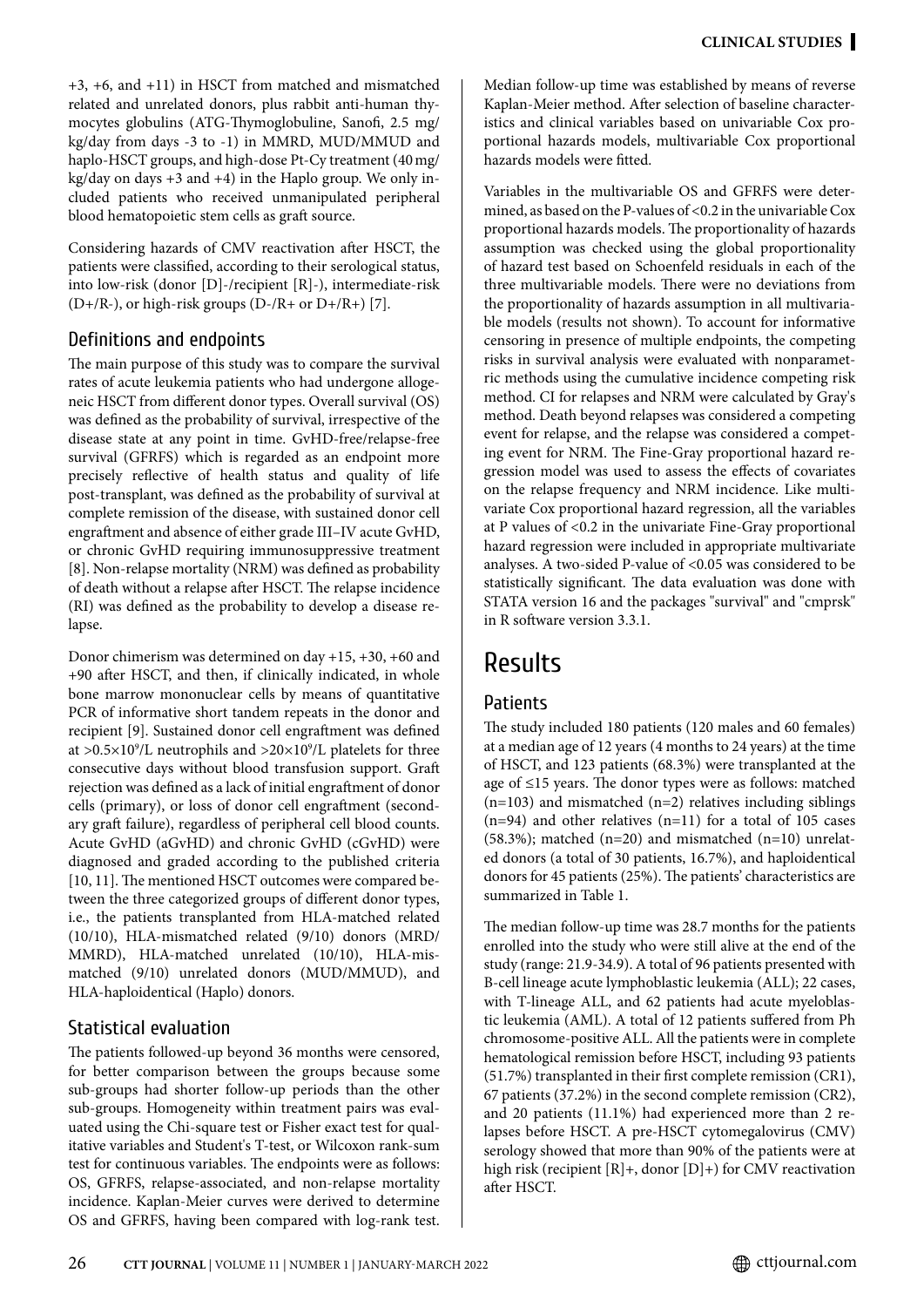### **Clinical STUDIES**

| Parameters of the patients and<br>transplants         |                 | <b>Total (n=180)</b> | <b>Haplo</b><br>$(n=45)$ | MUD/MMUD<br>$(n=30)$ | MRD/MMRD<br>$(n=105)$ | <b>Pvalue</b> |  |
|-------------------------------------------------------|-----------------|----------------------|--------------------------|----------------------|-----------------------|---------------|--|
| Gender                                                | Female          | 60 (33.3%)           | 12 (26.7%)               | 10 (33.3%)           | 38 (36.2%)            | 0.526         |  |
|                                                       | Male            | 120 (66.7%)          | 33 (73.3%)               | 20 (66.7%)           | 67 (63.8%)            |               |  |
|                                                       | <b>B-ALL</b>    | 96 (53.3%)           | 20 (44.4%)               | 23 (76.7%)           | 53 (50.5%)            |               |  |
| Leukemia type                                         | T-ALL           | 22 (12.2%)           | 7(15.6%)                 | 1(3.3%)              | 14 (13.3%)            | 0.070         |  |
|                                                       | AML             | 62 (34.4%)           | 18 (40.0%)               | 6(20.0%)             | 38 (36.2%)            |               |  |
|                                                       | $\leq 50$       | 69 (59.0%)           | 18 (62.1%)               | 14 (58.3%)           | 37 (57.8%)            |               |  |
| <b>WBC</b> at diagnosis<br>(x10 <sup>9</sup> /I)      | $50 - 100$      | 19 (16.2%)           | 5(17.2%)                 | 4 (16.7%)            | 10 (15.6%)            | 0.984         |  |
|                                                       | >100            | 29 (24.8%)           | 6 (20.7%)                | 6(25.0%)             | 17 (54.7%)            |               |  |
|                                                       | CR1             | 93 (51.7%)           | 17 (37.8%)               | 11(36.7%)            | 65 (61.9%)            | 0.021         |  |
| <b>Disease status</b><br>at HSCT                      | CR <sub>2</sub> | 67 (37.2%)           | 23 (51.1%)               | 15 (50.0%)           | 29 (27.6%)            |               |  |
|                                                       | $CR \geq 3$     | 20 (11.1%)           | 5(11.1%)                 | 4 (13.3%)            | 11(10.5%)             |               |  |
| <b>Relapse site</b>                                   | No relapse      | 94 (52.2%)           | 18 (40%)                 | 11(36.7%)            | 65 (61.9%)            | 0.084         |  |
|                                                       | BM/BM+          | 62 (34.4%)           | 22 (48.9%)               | 14 (46.7%)           | 26 (24.8%)            |               |  |
|                                                       | Extramedullary  | 24 (13.3%)           | 5(11.1%)                 | 5(16.7%)             | 14 (13.3%)            |               |  |
| Age at HSCT                                           | $\leq$ 15       | 123 (68.3%)          | 26 (57.8%)               | 23 (76.7%)           | 74 (70.5%)            | 0.174         |  |
| (year)                                                | >15             | 57 (31.7%)           | 19 (42.2%)               | 7(23.3%)             | 31 (29.5%)            |               |  |
| R/D blood group<br>matching                           | Matched         | 113 (62.8%)          | 36 (80%)                 | 9(30%)               | 68 (64.8%)            |               |  |
|                                                       | Major MM        | 42 (23.3%)           | 4 (8.9%)                 | 11 (36.7%)           | 27 (25.7%)            | 0.001         |  |
|                                                       | Minor MM        | 25 (13.9%)           | 5(11.1%)                 | 10 (33.3%)           | 10 (9.5%)             |               |  |
| Donor age (year)                                      | $\leq 30$       | 128 (71.5%)          | 22 (50%)                 | 13 (43.3%)           | 93 (88.6%)            | 0.001         |  |
|                                                       | >30             | 51 (28.5%)           | 22 (50%)                 | 17 (56.7%)           | 12 (11.4%)            |               |  |
| CD34 <sup>+</sup> Cell dose<br>infused<br>$(*106/kg)$ | $\leq 6$        | 125 (70.2%)          | 19 (42.2%)               | 23 (76.7%)           | 83 (80.6%)            | 0.001         |  |
|                                                       | $6 - 8$         | 24 (13.5%)           | 6(13.3%)                 | 5(16.7%)             | 13 (12.6%)            |               |  |
|                                                       | >8              | 29 (16.3%)           | 20 (44.4%)               | 2(6.7%)              | 7(6.8%)               |               |  |
| CD3 <sup>+</sup> Cell dose                            | $\leq 250$      | 79 (44.4%)           | 12 (26.7%)               | 19 (63.3%)           | 48 (46.6%)            |               |  |
| infused<br>$(*106/kg)$                                | $>250$          | 99 (55.6%)           | 33 (73.3%)               | 11(36.7%)            | 55 (53.4%)            | 0.006         |  |

#### **Table 1. Characteristics of the patients and transplant procedure**

**Notes:** ALL: acute lymphoblastic leukemia, AML: acute myeloblastic leukemia, BM: bone marrow, BM+: involvement of bone marrow together with other sites, CR: complete remission, Haplo: HLA-haploidentical donors, MM: mismatched, MRD/MMRD: HLA-matched related and HLA-mismatched related donors, MUD/MMUD: HLA-matched unrelated and HLA-mismatched unrelated donors, R/D: recipient/donor, WBC: white blood cell.

|                                     |                                         | <b>Total</b>        | Haplo               | MUD/MMUD            | MRD/MMRD            | <b>P-value</b> |  |
|-------------------------------------|-----------------------------------------|---------------------|---------------------|---------------------|---------------------|----------------|--|
| Neutrophil                          | Mean duration (95% CI)                  | 11.34 (11.10-11.58) | 12.20 (11.76-12.64) | 12.17 (11.71-12.63) | 10.73 (10.43-11.03) |                |  |
| recovery                            | N(%)                                    | 180 (100%)          | 45 (100%)           | 30 (100%)           | 105 (100%)          | 0.000          |  |
| <b>Platelet</b>                     | Mean duration (95% CI)                  | 14.70 (12.64-16.76) | 14.67 (11.89-17.45) | 16.21 (10.99-21.42) | 14.30 (11.31-17.30) |                |  |
| recovery                            | N(%)                                    | 176 (97.7%)         | 42 (93.3%)          | 29 (96.6%)          | 105 (100%)          | 0.809          |  |
| Grade<br>II-IV acute<br><b>GvHD</b> | Cumulative incidence<br>at day 100 (SE) | 23.8% (4.5)         | $10.5\%$ (7.0)      | $31.6\%$ (11.8)     | 27.3% (6.0)         | 0.845          |  |
|                                     | N(%)                                    | 70 (38.9%)          | 17 (37.8%)          | 13 (43.3%)          | 40 (38.1%)          | 0.860          |  |
| <b>Chronic</b><br><b>GvHD</b>       | Cumulative incidence<br>at 3 years (SE) | 20.3% (3.9)         | $7.0\%$ (5.0)       | 22.5% (10.3)        | 23.3(4.9)           | 0.105          |  |
|                                     | N(%)                                    | 27 (15%)            | 2(4.4%)             | 4 (13.3%)           | 21 (20%)            | 0.048          |  |

#### **Table 2. Engraftment terms and GVHD incidence for the different donor types**

**Notes:** GvHD: graft-versus-host disease, Haplo: HLA-haploidentical donors, MM: mismatched, MRD/MMRD: HLA-matched related and HLA-mismatched related donors, MUD/MMUD: HLA-matched unrelated and HLA-mismatched unrelated donors.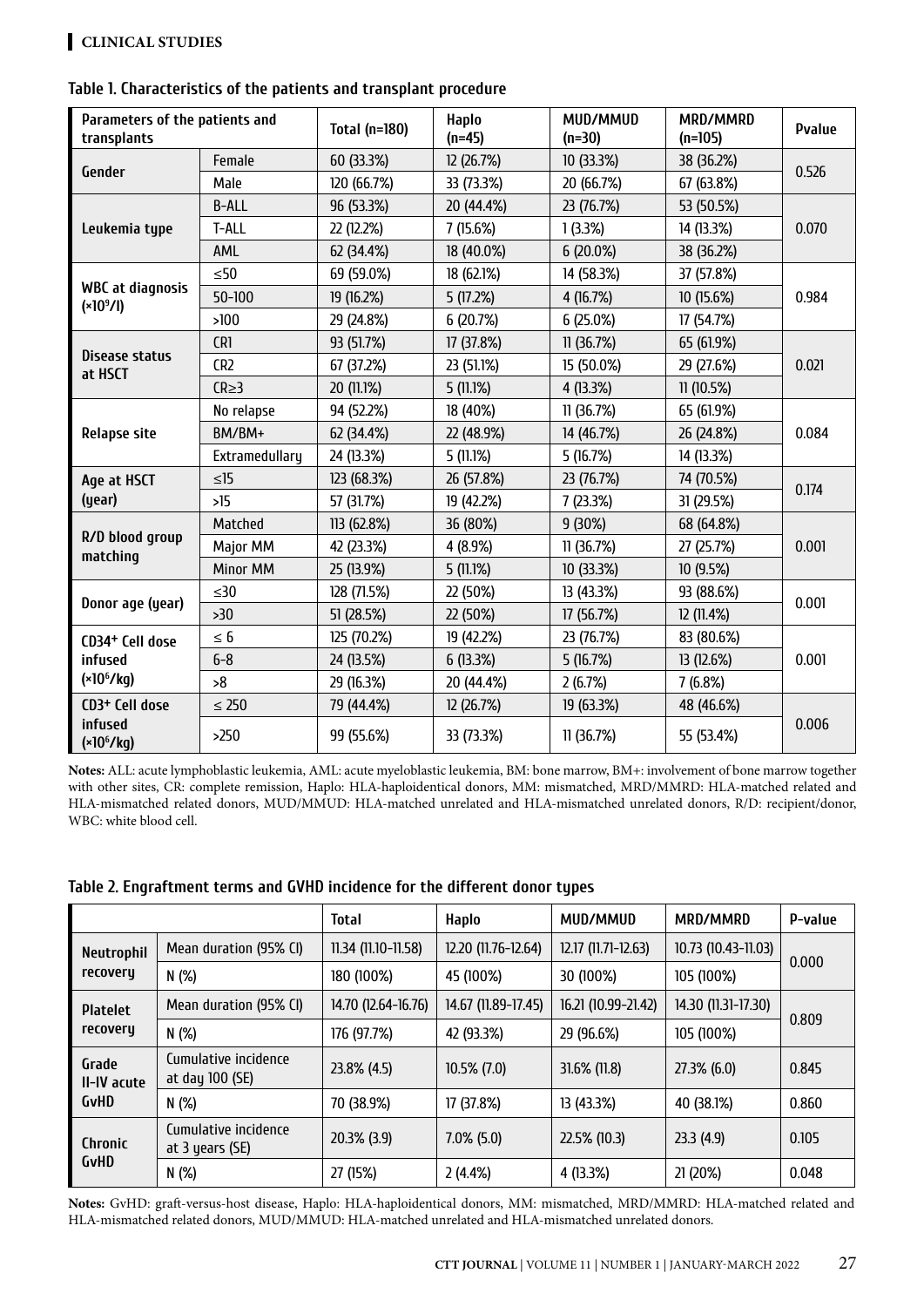

#### **Figure 1. Clinical outcomes in the cohort of young patients subjected to HSCT from different types of donors. A. Overall survival, B. GvHD-free, relapse-free survival, C. Relapse incidence, D. Non-relapse mortality of patients included in the study. Abscissa, observation terms**

**Note:** Haplo: HLA-haploidentical donors, MRD/MMRD: HLA-matched related and HLA-mismatched related donors, MUDMMUD: HLAmatched unrelated and HLA-mismatched unrelated donors.

#### Donor cell engraftment

All the patients (180/180) achieved neutrophil counts over 0.5×109 /L at a median time of 11 days (range: 7-16). A total of 178 patients achieved platelet counts above  $20\times10^9$ /L, with a median time of 11 days (range: 0-130), and 4 patients died before the platelet engraftment (Table 2). The median time for neutrophil and platelet engraftment in Haplo *vs* MUD/ MMUD *vs* MRD/MMRD was 12.20 and 14.67 days *vs* 12.17 and 16.21 days *vs* 10.73 and 14.30 days, respectively. Two patients from the Haplo group experienced secondary graft failure following CMV reactivation with high viral load after HSCT; one patient was successfully rescued by the second haploidentical HSCT from the same sibling donor, whereas other patient received a second allograft from other parent followed by sustained engraftment and hematopoietic recovery.

### Acute and chronic GVHD

Grade II to IV of aGvHD was diagnosed in 70 patients (38.9%), being developed at the median term of 15 days after HSCT. Cumulative aGVHD incidence at day 100 was highest in the MUD/MMUD group compared to Haplo and MRD/ MMRD, but this difference was not statistically significant [31.6% (±11.8) *versus* 10.5% (±7.0) *versus* 27.3% (±6.0), respectively (P=0.845)].

Among 165 patients who survived more than 100 days after HSCT, 27 patients (15%) developed cGvHD, and we observed lower incidence of 3-year cGVHD in the haploidentical group compared to the MUD/MMUD group [7.0% (±5.0) *versus* 22.5% (±10.3), respectively]. Table 2 represents the comparison for GvHD incidence in the 3 donor types.

### Relapse incidence (RI)

The 1-year and 3-year RI of the entire study population was 20.47% (95% CI 14.66-26.97) and 33.85% (95% CI 25.81- 41.98), respectively. The 3-year RI in patients of the Haplo group was higher when compared to MUD/MMUD and MRD/MMRD: 40.95% (95% CI 18.41-62.44) *versus* 32.94% (95% CI 11.92-56.01) *versus* 33.17% (95% CI 23.64-42.99), respectively (Table 3). This difference was not statistically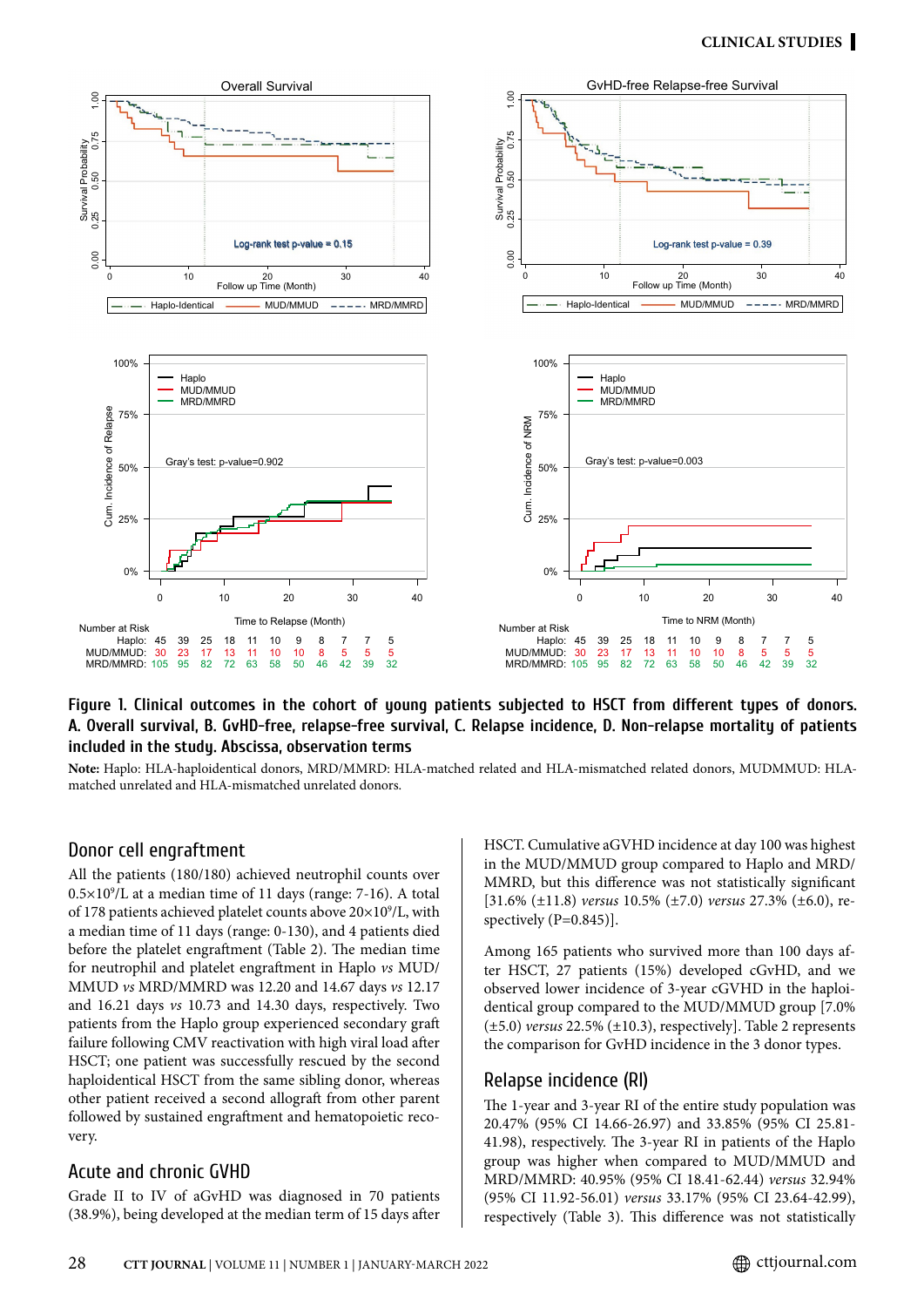### **Clinical STUDIES**

|                                                   |                 | 1-year RI (95% CI)   | 3-year RI (95% CI)   | P-value                     | 1 and 3-year NRM<br>% (95% CI) | P-value |
|---------------------------------------------------|-----------------|----------------------|----------------------|-----------------------------|--------------------------------|---------|
|                                                   | <b>B-ALL</b>    | 22.78% (14.57-32.12) | 34.87% (23.89-46.05) |                             | 10.24% (4.96-17.75)            | 0.497   |
| Leukemia type                                     | T-ALL           | 43.60% (21.45-63.92) | 53.86% (24.62-76.09) | 0.902                       | 5.12% (0.30-21.80)             |         |
|                                                   | AML             | 8.70% (3.15-17.81)   | 25.22% (13.55-38.71) |                             | 5.05% (1.30-12.80)             |         |
| <b>WBC</b>                                        | $\leq 50$       | 16.74% (8.44-27.46)  | 21.52% (11.55-33.52) |                             | 7.19% (2.22-16.18)             |         |
| at diagnosis                                      | $50 - 100$      | 24.88% (6.94-48.39)  | 35.64% (10.58-62.26) | 0.178                       | 10.52% (1.65-29.05)            | 0.647   |
| $(*109/I)$                                        | >100            | 32.51% (15.86-50.38) | 40.62% (18.89-61.45) |                             | 10.69% (2.60-25.43)            |         |
|                                                   | No relapse      | 14.27% (7.76-22.69)  | 14.27% (7.76-22.69)  |                             | 6.13% (2.24-12.82)             |         |
| <b>Relapse site</b>                               | BM/BM+          | 20.13% (10.17-32.49) | 20.13% (10.17-32.49) | 0.049                       | 14.0% (5.99-25.31)             | 0.134   |
|                                                   | Extramedullary  | 44.71% (21.73-65.42) | 44.71% (21.73-65.42) |                             | 4.82% (0.29-20.59)             |         |
|                                                   | CR1             | 14.44% (7.85-22.95)  | 29.70% (19.09-41.07) |                             | 4.88% (1.57-11.14)             | 0.181   |
| Disease status<br>at HSCT                         | CR <sub>2</sub> | 30.14% (19.15-41.88) | 40.24% (26.67-53.43) | 0.122                       | 12.94% (5.92-29.72)            |         |
|                                                   | $CR \geq 3$     | 15.31% (3.59-34.68)  | 29.80% (9.78-53.22)  |                             | 5.0% (0.31-21.10)              |         |
| Gender                                            | Male            | 25.42% (17.62-33.94) | 39.47% (28.88-49.47) | 0.035                       | 6.39% (2.79-12.08)             | 0.318   |
|                                                   | Female          | 10.73% (4.31-20.51)  | 23.63% (12.26-37.10) |                             | 10.68% (4.25-20.50)            |         |
| Age at HSCT<br>(year)                             | $\leq15$        | 21.36% (14.40-29.25) | 34.73% (25.31-44.31) | 0.582                       | 4.31% (1.59-9.20)              | 0.01    |
|                                                   | >15             | 18.44% (8.96-30.58)  | 32.32% (17.37-48.25) |                             | 16.48% (7.53-28.45)            |         |
| Donor type                                        | Haplo           | 25.82% (12.12-41.94) | 40.95% (18.41-62.44) |                             | 10.61% (3.21-23.14)            | 0.003   |
|                                                   | MUD/MMUD        | 18.33% (6.36-35.18)  | 32.94% (11.92-56.01) | 0.902                       | 21.40% (8.36-38.36)            |         |
|                                                   | MRD/MMRD        | 19.69% (12.58-27.98) | 33.17% (23.64-42.99) |                             | 3.06% (0.81-8.01)              |         |
| R/D ABO<br>matching                               | Matched         | 18.12% (11.38-26.11) | 35.81% (25.24-46.49) |                             | 5.65% (2.29-11.24)             | 0.427   |
|                                                   | Major MM        | 22.51% (10.95-36.59) | 29.43% (15.42-44.93) | 0.979                       | 10.13% (3.13-21.98)            |         |
|                                                   | <b>Minor MM</b> | 26.76% (10.50-46.25) | 32.73% (13.76-53.31) |                             | 13.58% (3.16-31.52)            |         |
| Donor age<br>(year)                               | $\leq 30$       | 19.44% (12.84-27.07) | 32.87% (23.64-42.38) | 0.812                       | 6.65% (3.08-12.12)             | 0.475   |
|                                                   | >30             | 23.04% (12.12-36.01) | 36.10% (20.91-51.51) |                             | 10.48% (3.77-21.16)            |         |
| CD34+ Cell dose<br>infused (×10 <sup>6</sup> /kg) | $\leq 6$        | 23.21% (15.94-31.29) | 34.39% (25.28-43.66) |                             | 6.84% (3.17-12.42)             | 0.137   |
|                                                   | $6 - 8$         | 9.01% (2.23-21.81)   | 27.66% (9.81-49.09)  | 0.318                       | 16.38% (5.55-32.24)            |         |
|                                                   | >8              | 25.22% (7.29-48.45)  | 53.26% (13.96-81.75) |                             | $\mathbf{0}$                   |         |
| CD3+ Cell dose                                    | $\leq$ 250      | 18.73% (10-78-28.39) | 36.02% (23.13-49.06) |                             | 9.57% (4.14-17.75)             |         |
| infused (×10 <sup>6</sup> /kg)                    | >250            | 22.31% (14.24-31.51) | 33.44% (22.99-44.21) | 0.923<br>6.60% (2.67-13.01) |                                | 0.471   |

#### **Table 3. One- and three-year relapse incidence (RI) and non-relapse mortality (NRM) following HSCT**

**Notes:** ALL: acute lymphoblastic leukemia, AML: acute myeloblastic leukemia, BM: bone marrow, BM+: involvement of bone marrow together with other sites, CR: complete remission, Haplo: HLA-haploidentical donors, MM: mismatched, MRD/MMRD: HLA-matched related and HLA-mismatched related donors, MUDMMUD: HLA-matched unrelated and HLA-mismatched unrelated donors, NRM: non-relapse mortality, R/D: recipient/donor, RI: relapse incidence, WBC: white blood cell.

significant (P=0.902). In the Cox analysis, using both univariate and multivariate approaches, RI was not significantly different among the three donor type groups. In adjusted multivariable RI modeling, the hazard of relapse in the patients from MUD/MMUD group was only 10% lower than for the patients from Haplo group [HR=0.90 (95% CI 0.37-2.19), P=0.826].

### Survival rates and post-HSCT complications

The 3-year OS and GFRFS rates for the entire study cohort were 68.81% (95% CI 60.08-76.01), and 44.19% (95% CI 35.52-54.49), respectively (Fig. 1). Patients in the MUD/ MMUD group had the lowest OS and GFRFS compared to other donor types (Table 4).

The 3-year OS rates were 73.58% (95% CI 62.98-81.59), 54.21% (95% CI 29.61-73.49), and 64.18% (95% CI 39.76- 80.79) for MRD/MMRD, MUD/MMUD, and Haplo groups, respectively (P=0.08); The 3-year GFRFS rates were 47.11% (95% CI 36.48-57.02), 30.89% (95% CI 10.70-53.80), and 42.46% (95% CI 20.41-63.01) for MRD/MMRD, MUD/ MMUD, and Haplo groups, respectively (P=0.26). In the Cox analysis, using both univariate and multivariate approaches, OS and GFRFS were not significantly different among the 3 donor type groups. Adjusted multivariable modeling of OS based on the variables selected in unadjusted univariate models (see Patients and methods) showed that hazard of death in the patients who received HSCT from MUD/MMUD was about 3.6 times higher than in cases of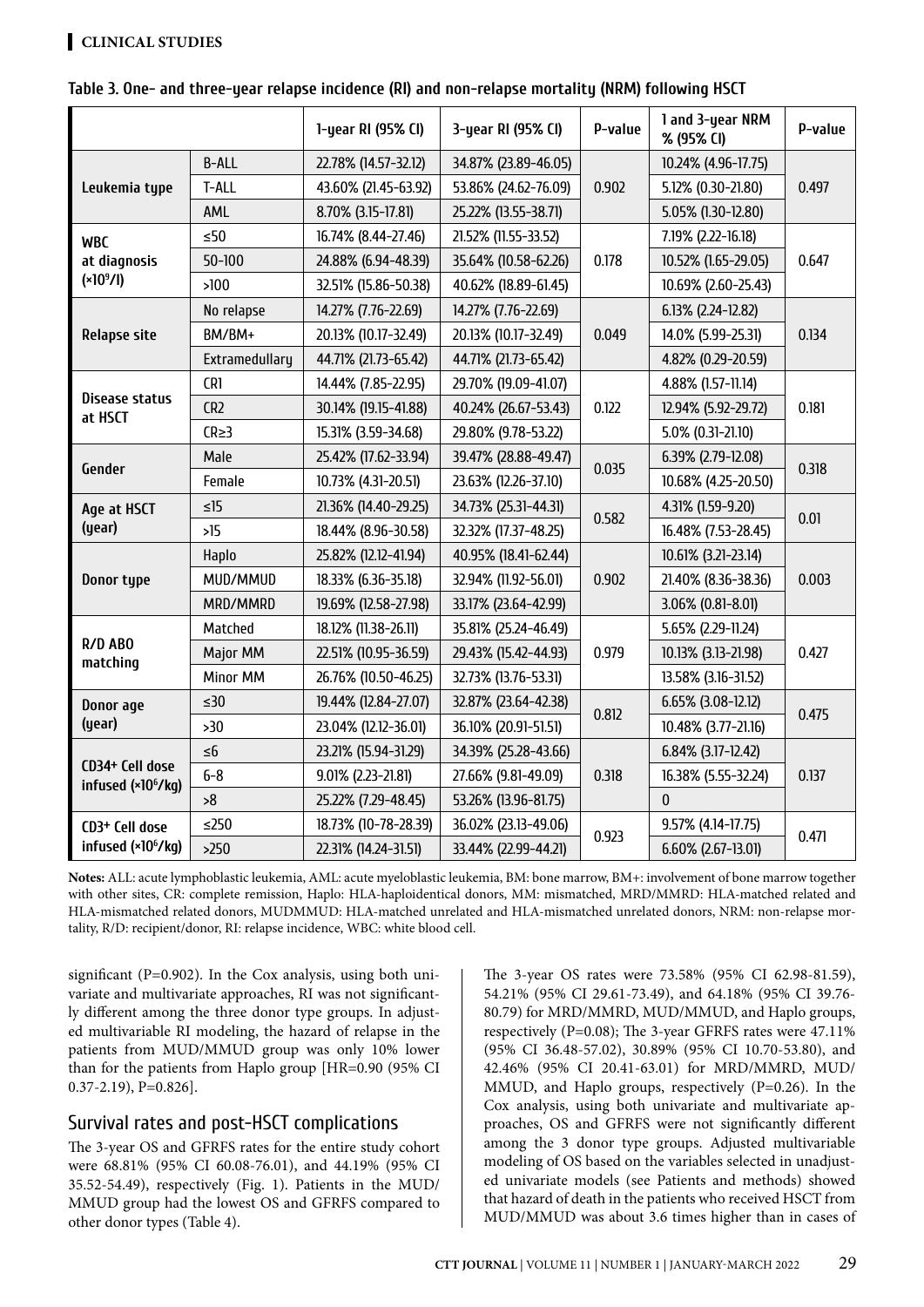|  |  |  | Table 4. One- and three-year overall survival (OS) and GFRFS rates following HSCT in young patients |  |  |  |  |
|--|--|--|-----------------------------------------------------------------------------------------------------|--|--|--|--|
|--|--|--|-----------------------------------------------------------------------------------------------------|--|--|--|--|

|                                                       |                     | 1-year OS<br>(95% CI) | 3-year OS<br>(95% CI) | P-value | 1-year GFRFS<br>(95% CI) | 3-year GFRFS<br>(95% CI) | P-value |  |
|-------------------------------------------------------|---------------------|-----------------------|-----------------------|---------|--------------------------|--------------------------|---------|--|
|                                                       | <b>B-ALL</b>        | 74.22% (63.38-82.29)  | 63.49 (51.0-73.61)    |         | 53.6% (42.32-63.62)      | 39.35% (27.77-50.71)     | 0.032   |  |
| Leukemia<br>type                                      | T-ALL               | 59.48% (34.69-77.50)  | 47.59% (20.04-70.96)  | 0.002   | 47.03% (24.92-66.40)     | 35.27% (12.26-59.61)     |         |  |
|                                                       | AML                 | 91.51% (80.76-96.38)  | 83.11% (68.06-91.49)  |         | 73.55% (59.91-83.18)     | 55.0% (39.83-67.82)      |         |  |
| <b>WBC</b>                                            | $\leq 50$           | 83.93% (71.14-91.38)  | 78.69% (64.23-87.83)  |         | 61.78% (47.56-73.19)     | 54.07% (39.24-66.75)     |         |  |
| at diagnosis                                          | $50 - 100$          | 62.64% (34.15-81.57)  | 62.64% (34.15-81.57)  | 0.145   | 48.58% (22.13-70.78)     | 38.86% (14.09-63.39)     | 0.133   |  |
| $(*109/I)$                                            | >100                | 70.83% (49.88-84.29)  | 70.83% (49.88-84.29)  |         | 44.87% (25.72-62.31)     | 34.9% (14.20-56.68)      |         |  |
|                                                       | No relapse          | 86.54% (76.96-92.33)  | 79.11% (67.20-87.10)  |         | 68.47% (57.17-77.37)     | 49.39% (36.80-60.78)     |         |  |
| <b>Relapse site</b>                                   | BM/BM+              | 72.53% (58.89-82.31)  | 57.92% (41.74-71.08)) | 0.010   | 53.15% (39.14-65.31)     | 38.24% (24.56-51.78)     | 0.053   |  |
|                                                       | Extra-<br>medullary | 61.48% (37.17-78.73)  | 53.80% (28.72-73.49)  |         | 40.45% (20.0-60.11)      | 40.45% (20.0-60.11)      |         |  |
| <b>Disease</b>                                        | CR1                 | 87.71% (78.32-93.21)  | 80.18% (68.25-88.01)  |         | 69.41% (58.11-78.23)     | 50.07% (37.35-61.51)     | 0.0358  |  |
| status                                                | CR2                 | 65.78% (52.22-76.34)  | 54.51% (39.23-67.47)  | 0.002   | 46.39% (33.22-58.54)     | 36.57% (23.60-49.61)     |         |  |
| at HSCT                                               | $CR \geq 3$         | 77.78% (50.52-91.17)  | 62.85% (34.19-81.80)  |         | 58.34% (33.65-76.59)     | 43.75% (19.98-65.42)     |         |  |
|                                                       | Male                | 77.74% (68.55-84.54)  | 64.53% (53.15-73.81)  | 0.264   | 54.78% (44.79-63.71)     | 39.38% (29.02-49.56)     | 0.073   |  |
| Gender                                                | Female              | 79.65% (66.11-88.24)  | 77.0% (62.71-86.38)   |         | 69.19% (55.03-79.68)     | 53.37% (37.77-66.71)     |         |  |
| Age at HSCT<br>(year)                                 | $\leq$ 15           | 79.85% (71.18-86.17)  | 70.59% (60.21-78.73)  | 0.447   | 67.04% (57.55-74.87)     | 49.87% (39.34-59.51)     | 0.008   |  |
|                                                       | >15                 | 74.87% (59.71-85.01)  | 63.96% (45.94-77.36)  |         | 41.11% (26.73-54.94)     | 29.98% (15.99-45.31)     |         |  |
|                                                       | Haplo               | 77.55% (59.67-88.23)  | 64.18% (39.76-80.79)  |         | 58.23% (39.73-72.84)     | 42.46% (20.41-63.01)     | 0.268   |  |
| Donor type                                            | MUD/<br><b>MMUD</b> | 63.24% (42.01-78.50)  | 54.21% (29.61-73.49)  | 0.082   | 47.06% (26.87-64.91)     | 30.89% (10.70-53.80)     |         |  |
|                                                       | MRD/<br><b>MMRD</b> | 82.8% (73.76-88.96)   | 73.58% (62.98-81.59)  |         | 63.17% (52.90-71.80)     | 47.11% (36.48-57.02)     |         |  |
| R/D ABO<br>matching                                   | Matched             | 84.07% (75.20-89.98)  | 74.40% (63.09-82.71)  |         | 65.33% (55.22-73.69)     | 47.96% (36.76-58.31)     |         |  |
|                                                       | Major MM            | 72.50% (55.76-83.77)  | 62.19% (44.04-75.96)  | 0.080   | 53.47% (36.47-67.81)     | 42.23% (25.27-58.26)     | 0.364   |  |
|                                                       | Minor MM            | 63.06% (39.29-79.65)  | 54.05% (28.17-74.17)  |         | 45.70% (24.45-64.71)     | 29.38% (9.70-52.57)      |         |  |
| Donor age<br>(year)                                   | $\leq 30$           | 80.85% (72.29-87.0)   | 71.63% (61.34-79.63)  |         | 61.43% (51.84-69.67)     | 45.04% (34.74-54.80)     | 0.872   |  |
|                                                       | >30                 | 72.95% (57.90-83.36)  | 62.48% (45.0-75.80)   | 0.308   | 55.47% (39.99-68.46)     | 42.13% (26.19-57.25)     |         |  |
| CD34 <sup>+</sup> Cell<br>dose infused<br>$(*106/kg)$ | $\leq 6$            | 76.53% (67.61-83.30)  | 66.88% (56.65-75.22)  |         | 55.43% (45.74-64.08)     | 42.85% (33.01-52.30)     | 0.593   |  |
|                                                       | $6 - 8$             | 77.19% (57.40-8862)   | 77.19% (57.40-8862)   | 0.654   | 68.24% (48.41-81.77)     | 49.63% (27.06-68.70)     |         |  |
|                                                       | >8                  | 92.31% (56.64-98.88)  | 63.30% (21.45-87.30)  |         | 68.32% (39.69-85.47)     | 42.70% (12.82-70.29)     |         |  |
| CD3+ Cell<br>dose infused                             | $\leq$ 250          | 73.48% (61.48-82.27)  | 66.13% (52.09-76.94)  | 0.446   | 60.14% (47.81-70.44)     | 39.51% (25.91-52.80)     | 0.601   |  |
| $(*106/kg)$                                           | >250                | 81.91% (72.07-88.55)  | 69.97% (57.74-79.27)  |         | 58.26% (47.10-67.86)     | 47.20% (35.68-57.88)     |         |  |

**Notes:** ALL: acute lymphoblastic leukemia, AML: acute myeloblastic leukemia, BM: bone marrow, BM+: involvement of bone marrow together with other sites, CR: complete remission, GFRFS: GvHD-free/relapse-free survival, Haplo: HLA-haploidentical donors, MM: mismatched, MRD/MMRD: HLA-matched related and HLA-mismatched related donors, MUD/MMUD: HLA-matched unrelated and HLA-mismatched.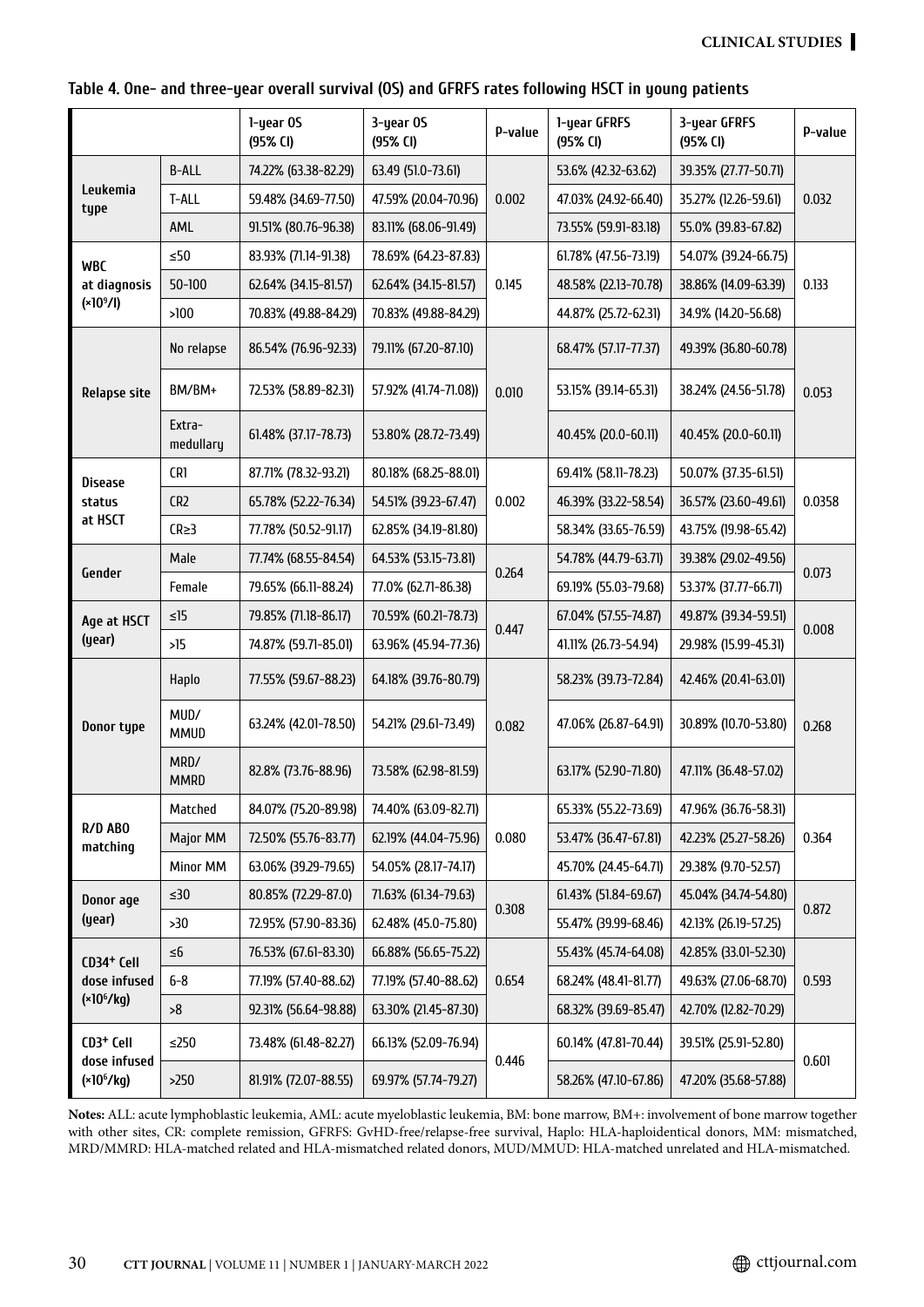HSCT from haploidentical donors, and this difference was statistically significant (P=0.05). Moreover, in those patients who received HSCT from MRD/MMRD, the hazard of death was 12 percent higher than for those who received HSCT from haploidentical donors [HR=1.12, (95% CI 0.34-3.67), P=0.84].

The 3-year NRM in all patients was 7.84% (95% CI 4.36- 12.62). The patients who underwent MUD/MMUD HSCT showed significantly higher NRM compared to the patients who received Haplo and MRD/MMRD transplants (Table 3): 21.40% (95% CI 8.36-38.36) *versus* 10.61% (95% CI 3.21-23.14) *versus* 3.06% (95% CI 0.81-8.01), respectively  $(P=0.003)$ .

Considering the causes of NRM among patients from MUD/ MMUD group who died in the disease remission, we observed six cases of infection and one case of heart failure. In the Haplo group, one patient deceased from NRM had aGvHD, and four others developed infection. In the MRD/ MMRD group, one patient was lost due to aGvHD, three patients died with infectious complications, and one case, due to unknown reason.

Adjusted multivariable modeling of NRM showed that hazard of death in the patients who received HSCT from MUD/ MMUD was 6 times higher than the hazard of death for the patients who received HSCT from haploidentical donors. This difference was statistically significant (P=0.002). In those patients who received HSCT from MRD/MMRD, the hazard of death was not higher than in those who received HSCT from haploidentical donors (P=0.23).

Although the estimated risk of CMV reactivation prior to HSCT was high in most patients, CMV reactivation after HSCT was detected in a total of 61 cases (33.9%). CMV reactivation after HSCT occurred significantly more often in Haplo and MUD/MMUD group compared with the MRD/ MMRD group (55.6% and 43.3% *versus* 21.9%, respectively, P=0.001). Worth of note, the CMV reactivation post-HSCT was associated with decreased OS and GFRFS in all three groups, being, however, statistically non-significant  $(P=0.09)$ .

Hemorrhagic cystitis (HC) was another documented complication post-HSCT which occurred in 36 patients (20%), and it mostly affected the patients from Haplo and MUD/ MMUD groups compared with MRD/MMRD group (35.6% and 33.3% *versus* 9.5%, respectively, P=0.000). Sinusoidal obstruction syndrome (SOS) was documented in only 5 patients, i.e. one case from Haplo group, two patients transplanted with MUD/MMUD grafts, and two, from the MRD/ MMRD group.

# **Discussion**

Allogeneic HSCT has augmented the potential of cure in patients with acute leukemia [12-15]. Although HLA-compatible related and unrelated donors have been traditionally used for treating acute leukemia patients requiring an allograft, there remains a significant proportion of patients for whom HLA-identical acceptable donor is not available. For these patients, the use of a haploidentical donor combined with alloreactive T cell elimination by Pt-Cy is the most widely adopted strategy [16]. Our study has shown that, for children, adolescents and young adults (CAYA) affected by acute leukemia, haploidentical HSCT followed by Pt-Cy may offer a better and more accessible chance of cure in terms of NRM and survival rates when compared with HSCT from unrelated donors who are hardly available, especially in the COVID-19 pandemic era.

Different studies reported that haploidentical HSCT could provide similar results to those of MUD and MMUD [17-19]. Several reports have shown, at least, comparable outcomes between Haplo and historical MRD, MUD, and MMUD series [20-23]. In our work, in consistence with most studies, the MRD/MMRD group had the best survival rates within the three donor types. Nevertheless, surprisingly, the survival rates were higher in the Haplo group compared to MUD/ MMUD group.

Saglio et al., using a TBI-based conditioning regimen, have reported similar OS rates for Haplo and MUD/MMUD in CAYA patients [24]. In our study, OS rates were much higher in Haplo group compared to the MUD/MMUD group. Likewise, in our patients who had undergone haploidentical HSCT, GFRFS was higher and NRM was much lower than the results attained after HSCT from MUD/MMUD.

In terms of GvHD, it has been emphasized that Pt-Cy is able to significantly eliminate alloreactive T cells and, therefore, to reduce the incidence of GvHD, especially its acute form [25]. In addition, ATG has been shown to reduce the rates of severe acute and chronic GvHD in cases of matched or mismatched, unrelated allogeneic HSCT [26, 27]. Chronic GvHD is the leading cause of late complications and death after allogeneic HSCT. Usage of peripheral blood stem cells as a graft source presents a sufficient risk factor for its development, since the T-cell levels in allografts are higher than those in bone marrow [28-30]. Low incidence of GvHD, particularly chronic GvHD, in our patients, as compared to other reports in the literature, despite application of MAC regimen, along with usage of peripheral blood stem cells, could be attributed to high doses of ATG in the conditioning regimen for HSCT in the patients undergoing Haplo and MUD/ MMUD HSCT. In our study, the rates of acute and chronic GvHD were even lower in the Haplo group than among the patients in MUD/MMUD group. This could be ascribed to dual *in vivo* T-cell depletion caused by ATG and Pt-Cy in the Haplo group. However, adoption of the highly effective GvHD prophylaxis may potentially lead to increased risk of relapse. It seems to be true in our study, as we had the highest relapse incidence (RI) in the Haplo group. However, one should note that the difference in RI among our three donor types was not statistically significant. It is presumed that HLA disparity could be considered a contributing factor to allo-reactivity and GvL [31]. In the matched donor transplant setting, the frequency of donor T-cell precursors directed against leukemia-specific antigens mediating GvL may be more limited [32]. Other studies with less rigorous GvHD prophylaxis strategies compared to our approaches, have reported similar RI in Haplo and MUD/MMUD HSCT [24, 34].

With respect to transplant toxicity, our data confirm that the patients undergoing Haplo HSCT have much lower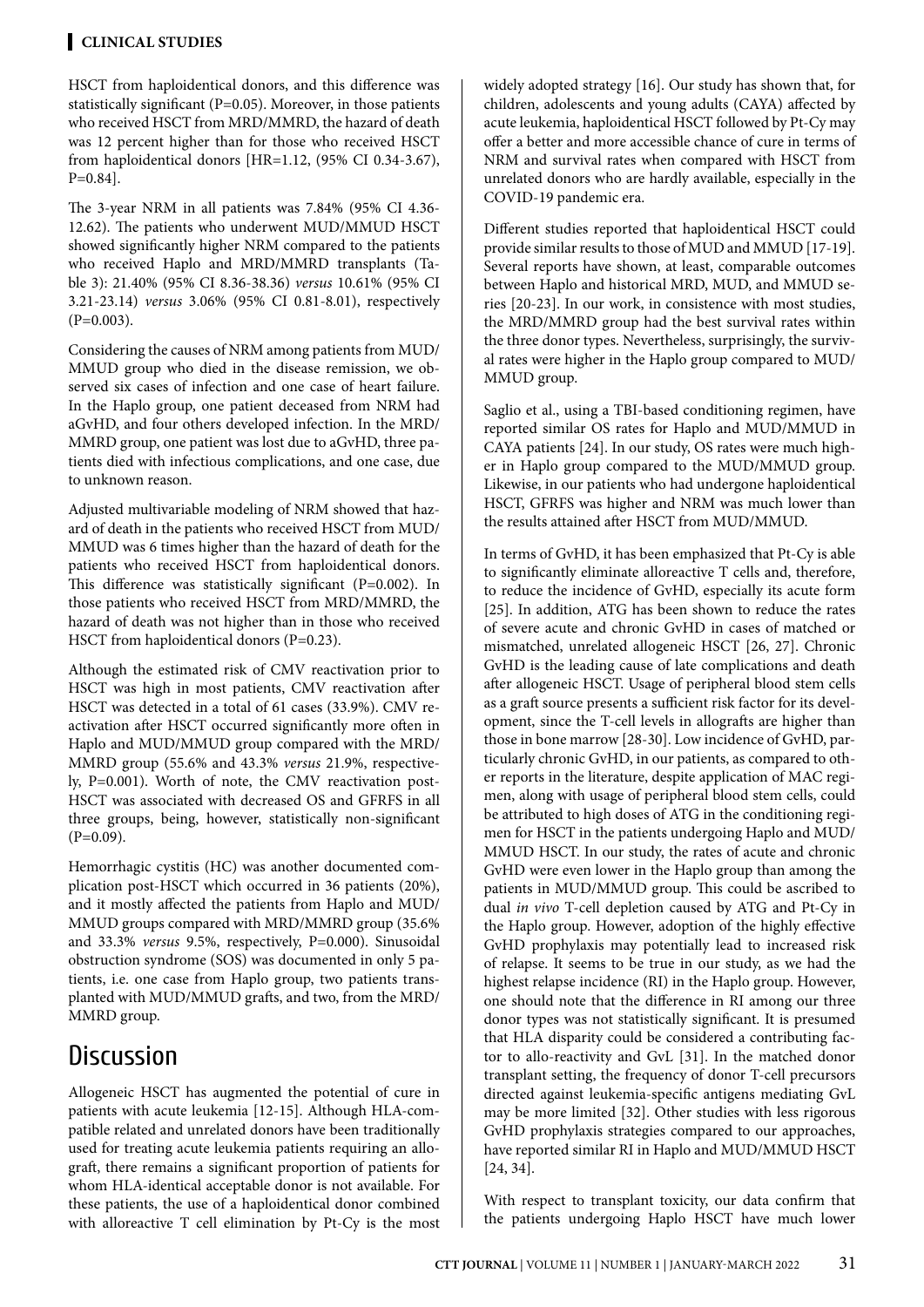NRM rates compared to patients undergoing MUD/MMUD HSCT, and the rates of complications, such as hemorrhagic cystitis and sinusoidal obstruction syndrome, seem to be comparable within the two groups. Previous studies comparing NRM rates in Haplo (with Pt-Cy) with MRD and MUD transplants (with standard GvHD prophylaxis) have reported inconsistent results. Meanwhile, some studies reported a higher NRM rates in Haplo HSCT [17, 35, 36].

This study was limited by its retrospective design, inability to adjust for unknown factors, the heterogeneity for conditioning regimens and supportive therapy that could affect the study outcomes.

# **Conclusions**

Our study shows that inclusion of ATG into the myeloablative conditioning regimen before transplantation of peripheral blood stem cells from MUD/MMUD and Haplo donors is associated with reduced rates of chronic GvHD and graft failure, concomitantly. The rates of OS and GFRFS were higher in the Haplo group compared to MUD/MMUD, hence, our data supports the view that haploidentical HSCT with peripheral blood stem cells is a practical and valuable clinical option that offers CAYA patients with acute leukemia requiring HSCT and lacking matched available donors, a reasonable opportunity for the disease control. However, further progress is necessary to decrease the relapse rate in these patients.

# **Declarations**

The study was approved by the Committee on Medical Ethics of Tehran University of Medical Sciences (TUMS) and informed consent was obtained from patients or their legal guardians. Authors provide a consent for publication. Primary data and materials are available on request.

Authors' contributions: TR designed and coordinated the study, and managed the patients. AK, MR and NA participated in the management of patients. AK carried out statistical evaluation. SA conceived of the study. All the authors read and approved the final manuscript.

# Acknowledgements

We would like to thank Ashraf Sadat Hoseini and other nursing staff for their undeniable assistance in care for our patients.

# Competing Interests

None of the authors have any relevant conflict of interest to disclaim about the present article. No funding support for the study is declared.

# References

1. Solomon SR, Sizemore CA, Sanacore M, Zhang X, Brown S, Holland HK, et al. Total body irradiation-based myeloablative haploidentical stem cell transplantation is a safe and effective alternative to unrelated donor transplantation in patients without matched sibling donors. Biol Blood Marrow Transplant. 2015; 21(7):1299-1307. doi: [10.1016/j.](http://doi.org/10.1016/j.bbmt.2015.03.003) [bbmt.2015.03.003](http://doi.org/10.1016/j.bbmt.2015.03.003)

2. Friebert SE, Shepardson LB, Shurin SB, Rosenthal GE, Rosenthal NS. Pediatric bone marrow cellularity: are we expecting too much? J Pediat Hematol/Oncol. 1998; 20(5):439- 43. doi: [10.1097/00043426-199809000-00006](http://doi.org/10.1097/00043426-199809000-00006)

3. Muschler GF, Nitto H, Boehm CA, Easley KA. Age- and gender-related changes in the cellularity of human bone marrow and the prevalence of osteoblastic progenitors. J Orthop Res. 2001; 19(1):117-125. doi: [10.1016/S0736-](http://doi.org/10.1016/S0736-0266%2800%2900010-3) [0266\(00\)00010-3](http://doi.org/10.1016/S0736-0266%2800%2900010-3)

4. Raiola AM, Dominietto A, di Grazia C, Lamparelli T, Gualandi F, Ibatici A, et al. Unmanipulated haploidentical transplants compared with other alternative donors and matched sibling grafts. Biol Blood Marrow Transplant. 2014; 20(10):1573-1579. doi: [10.1016/j.bbmt.2014.05.029](http://doi.org/10.1016/j.bbmt.2014.05.029)

5. Bashey A, Zhang XU, Sizemore CA, Manion K, Brown S, Holland HK, et al. T-cell-replete HLA-haploidentical hematopoietic transplantation for hematologic malignancies using post-transplantation cyclophosphamide results in outcomes equivalent to those of contemporaneous HLA-matched related and unrelated donor transplantation. J Clin Oncol. 2013; 31(10):1310-1316. doi: [10.1200/](http://doi.org/10.1200/JCO.2012.44.3523) [JCO.2012.44.3523](http://doi.org/10.1200/JCO.2012.44.3523)

6. Di Stasi A, Milton DR, Poon LM, Hamdi A, Rondon G, Chen J, et al. Similar transplantation outcomes for acute myeloid leukemia and myelodysplastic syndrome patients with haploidentical *versus* 10/10 human leukocyte antigen-matched unrelated and related donors. Biol Blood Marrow Transplant. 2014; 20(12):1975-1981. doi: [10.1016/j.](http://doi.org/10.1016/j.bbmt.2014.08.013) [bbmt.2014.08.013](http://doi.org/10.1016/j.bbmt.2014.08.013)

7. George B, Pati N, Gilroy N, Ratnamohan M, Huang G, Kerridge I, Hertzberg M, Gottlieb D, Bradstock K. Pre-transplant cytomegalovirus (CMV) serostatus remains the most important determinant of CMV reactivation after allogeneic hematopoietic stem cell transplantation in the era of surveillance and preemptive therapy. Transplant Infect Dis. 2010; 12(4):322-9. doi: [10.1111/j.1399-3062.2010.00504.x](http://doi.org/10.1111/j.1399-3062.2010.00504.x)

8. Balavarca Y, Pearce K, Norden J, Collin M, Jackson G, Holler E, et al. Predicting survival using clinical risk scores and non-HLA immunogenetics. Bone Marrow Transpl. 2015; 50(11):1445-1452. doi: [10.1038/bmt.2015.305](http://doi.org/10.1038/bmt.2015.305)

9. Thiede C, Florek M, Bornhäuser M, Ritter M, Mohr B, Brendel C, et al. Rapid quantification of mixed chimerism using multiplex amplification of short tandem repeat markers and fluorescence detection. Bone Marrow Transpl. 1999; 23:1055-1060. doi: [10.1038/sj.bmt.1701779](http://doi.org/10.1038/sj.bmt.1701779)

10. Armand P, Kim HT, Logan BR, Wang Z, Alyea EP, Kalaycio ME, et al. Validation and refinement of the disease risk index for allogeneic stem cell transplantation. Blood. 2014; 123:3664-3671. doi: [10.1182/blood-2014-01-552984](http://doi.org/10.1182/blood-2014-01-552984)

11. Glucksberg H, Storb R, Fefer A, Buckner CD, Neiman PE, Clift RA, et al. Clinical manifestations of graftversus-host disease in human recipients of marrow from HL-A-matched sibling donors. Transplantation. 1974; 18:295-304.

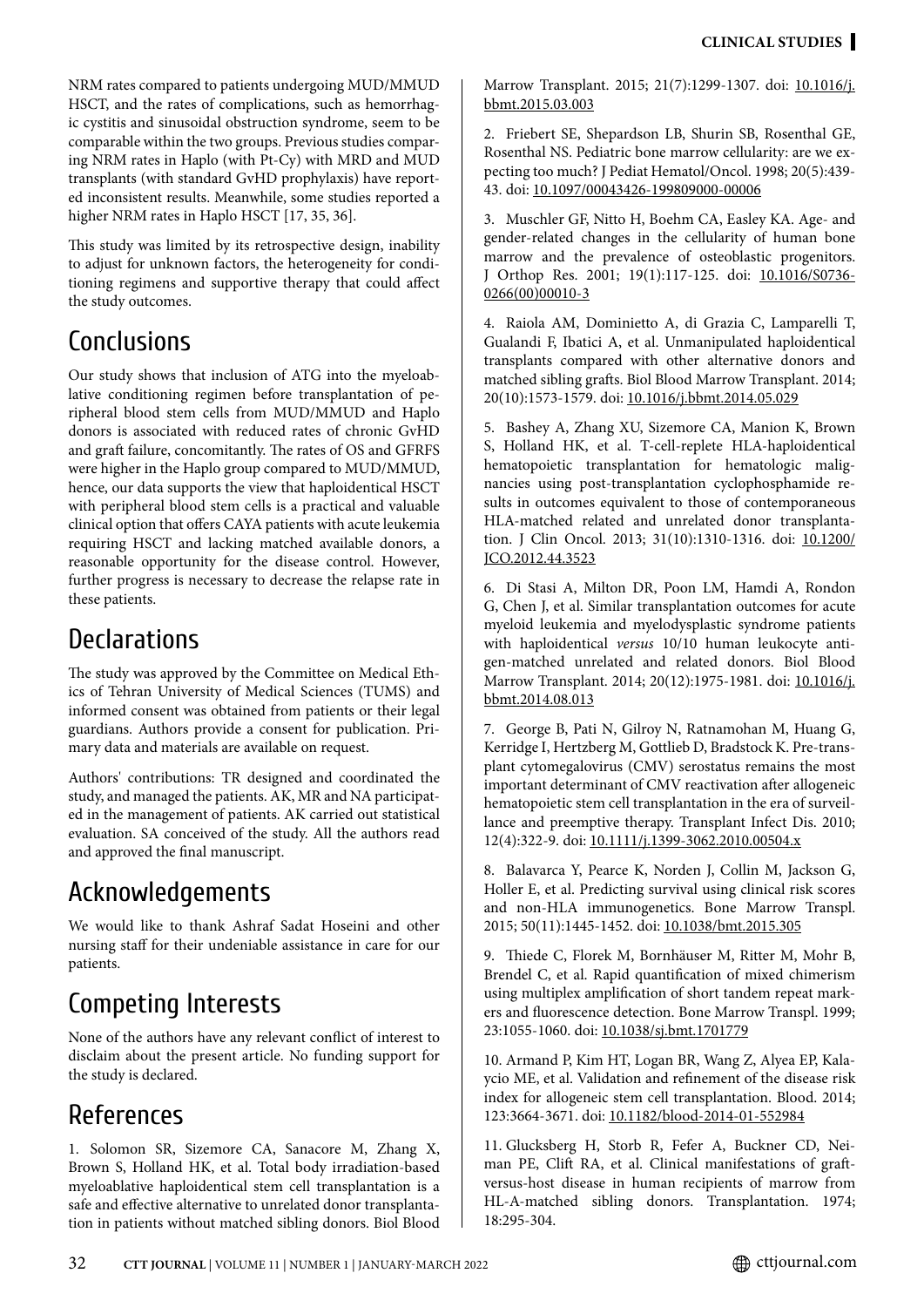### **Clinical STUDIES**

12. Afify Z, Hunt L, Green A, Guttridge M, Cornish J, Oakhill A. Factors affecting the outcome of stem cell transplantation from unrelated donors for childhood acute lymphoblastic leukemia in third remission. Bone Marrow Transpl. 2005; 35:1041-1047. doi: [10.1038/sj.bmt.1704958](http://doi.org/10.1038/sj.bmt.1704958)

13. Balduzzi A, Valsecchi MG, Uderzo C, De Lorenzo P, Klingebiel T, Peters C, et al. Chemotherapy *versus* allogeneic transplantation for very-high-risk childhood acute lymphoblastic leukaemia in first complete remission: comparison by genetic randomisation in an international prospective study. Lancet. 2005; 366:635-642. doi: [10.1016/](http://doi.org/10.1016/S0140-6736%2805%2966998-X) [S0140-6736\(05\)66998-X](http://doi.org/10.1016/S0140-6736%2805%2966998-X)

14. Cornish J, Oakhill A. The management of relapsed acute lymphoblastic leukaemia. Bone Marrow Transpl. 2001; 28(1):S9. [https://doi.org/10.1038/sj.bmt.1703167](http://doi.org/10.1038/sj.bmt.1703167)

15. Klingebiel T, Cornish J, Labopin M, Locatelli F, Darbyshire P, Handgretinger R, et al. Results and factors influencing outcome after fully haploidentical hematopoietic stem cell transplantation in children with very high-risk acute lymphoblastic leukemia: impact of center size: an analysis on behalf of the Acute Leukemia and Pediatric Disease Working Parties of the European Blood and Marrow Transplant group. Blood. 2010; 115:3437-3446. doi: [10.1182/](http://doi.org/10.1182/blood-2009-03-207001) [blood-2009-03-207001](http://doi.org/10.1182/blood-2009-03-207001)

16. Nagler A, Ruggeri A. Haploidentical stem cell transplantation (HaploSCT) for patients with acute leukemia – an update on behalf of the ALWP of the EBMT. Bone Marrow Transplant. 2019; 54(2): 713-718. doi: [10.1038/s41409-019-](http://doi.org/10.1038/s41409-019-0610-5) [0610-5](http://doi.org/10.1038/s41409-019-0610-5)

17. Piemontese S, Ciceri F, Labopin M, Arcese W, Kyrcz-Krzemien S, Santarone S, et al. A comparison between allogeneic stem cell transplantation from unmanipulated haploidentical and unrelated donors in acute leukemia. J Hematol Oncol. 2017; 10(1):1-8. doi: [10.1186/s13045-017-0394-2](http://doi.org/10.1186/s13045-017-0394-2)

18. Sun Y, Beohou E, Labopin M, Volin L, Milpied N, Yakoub-Agha I, et al. Unmanipulated haploidentical *versus* matched unrelated donor allogeneic stem cell transplantation in adult patients with acute myelogenous leukemia in first remission: a retrospective pair-matched comparative study of the Beijing approach with the EBMT database. Haematologica. 2016; 101:e352-4. doi: [10.3324/haematol.2015.140509](http://doi.org/10.3324/haematol.2015.140509)

19. Lorentino F, Labopin M, Bernardi M, Ciceri F, Socié G, Cornelissen JJ, et al. Comparable outcomes of haploidentical, 10/10 and 9/10unrelated donor transplantation in adverse karyotype AML in first complete remission. Am J Hematol. 2018; 93:1236-1244. doi: [10.1002/ajh.25231](http://doi.org/10.1002/ajh.25231)

20. Raiola AM, Dominietto A, di Grazia C, Lamparelli T, Gualandi F, Ibatici A, et al. Unmanipulated haploidentical transplants compared with other alternative donors and matched sibling grafts. Biol Blood Marrow Transplant. 2014; 20(10):1573-1579. doi: [10.1016/j.bbmt.2014.05.029](http://doi.org/10.1016/j.bbmt.2014.05.029)

21. Bashey A, Zhang XU, Sizemore CA, Manion K, Brown S, Holland HK, et al. T-cell-replete HLA-haploidentical hematopoietic transplantation for hematologic malignancies using post-transplantation cyclophosphamide results in outcomes equivalent to those of contemporaneous HLA-matched related and unrelated donor transplantation. J Clin Oncol. 2013; 31(10):1310-1316. doi: [10.1200/](http://doi.org/10.1200/JCO.2012.44.3523) [JCO.2012.44.3523](http://doi.org/10.1200/JCO.2012.44.3523)

22. Di Stasi A, Milton DR, Poon LM, Hamdi A, Rondon G, Chen J, et al. Similar transplantation outcomes for acute myeloid leukemia and myelodysplastic syndrome patients with haploidentical *versus* 10/10 human leukocyte antigen-matched unrelated and related donors. Biol Blood Marrow Transplant. 2014; 20(12):1975-1981. doi: [10.1016/j.](http://doi.org/10.1016/j.bbmt.2014.08.013) [bbmt.2014.08.013](http://doi.org/10.1016/j.bbmt.2014.08.013)

23. Luo Y, Xiao H, Lai X, Shi J, Tan Y, He J, et al. T-cell-replete haploidentical HSCT with low-dose anti-T-lymphocyte globulin compared with matched sibling HSCT and unrelated HSCT. Blood. 2014; 124(17):2735-2743. doi: [10.1182/](http://doi.org/10.1182/blood-2014-04-571570) [blood-2014-04-571570](http://doi.org/10.1182/blood-2014-04-571570)

24. Saglio F, Berger M, Spadea M, Pessolano R, Carraro F, Barone M, et al. Haploidentical HSCT with post transplantation cyclophosphamide *versus* unrelated donor HSCT in pediatric patients affected by acute leukemia. Bone Marrow Transpl. 2021; 56(3): 586-595. doi: [10.1038/s41409-020-](http://doi.org/10.1038/s41409-020-01063-2) [01063-2](http://doi.org/10.1038/s41409-020-01063-2)

25. Wachsmuth LP, Patterson MT, Eckhaus MA, Venzon DJ, Gress RE, Kanakry CG. Posttransplantation cyclophosphamide prevents graft-versus-host disease by inducing alloreactive T cell dysfunction and suppression. J Clin Invest. 2019; 129:2357-2373. doi: [10.1172/JCI124218](http://doi.org/10.1172/JCI124218)

26. Finke J, Bethge WA, Schmoor C, Ottinger HD, Stelljes M, Zander AR, et al. Standard graft-versus-host disease prophylaxis with or without anti-T-cell globulin in haematopoietic cell transplantation from matched unrelated donors: a randomised, open-label, multicentre phase 3 trial. Lancet Oncol. 2009; 10(9): 855-864. doi: [10.1016/S1470-2045\(09\)70225-6](http://doi.org/10.1016/S1470-2045%2809%2970225-6)

27. Bacigalupo A, Lamparelli T, Bruzzi P, Guidi S, Alessandrino PE, Di Bartolomeo P, et al. Antithymocyte globulin for graft-versus-host disease prophylaxis in transplants from unrelated donors: 2 randomized studies from Gruppo Italiano Trapianti Midollo Osseo (GITMO). Blood. 2001; 98(10):2942-2947. doi: [10.1182/blood.V98.10.2942](http://doi.org/10.1182/blood.V98.10.2942)

28. Wingard JR, Majhail NS, Brazauskas R, Wang Z, Sobocinski KA, Jacobsohn D, et al. Long-term survival and late deaths after allogeneic hematopoietic cell transplantation. J Clin Oncol. 2011; 29(16):2230. doi: [10.1200/JCO.](http://doi.org/10.1200/JCO.2010.33.7212) [2010.33.7212](http://doi.org/10.1200/JCO.2010.33.7212)

29. Martin PJ, Counts Jr GW, Appelbaum FR, Lee SJ, Sanders JE, Deeg HJ, et al. Life expectancy in patients surviving more than 5 years after hematopoietic cell transplantation. J Clin Oncol. 2010; 28(6):1011. doi: [10.1200/JCO.2009.25.6693](http://doi.org/10.1200/JCO.2009.25.6693)

30. Arai S, Arora M, Wang T, Spellman SR, He W, Couriel DR, et al. Increasing incidence of chronic graft-versushost disease in allogeneic transplantation: a report from the Center for International Blood and Marrow Transplant Research. Biol Blood Marrow Transplant. 2015; 21(2):266-274. doi: [10.1016/j.bbmt.2014.10.021](http://doi.org/10.1016/j.bbmt.2014.10.021)

31. Shimoni A, Labopin M, Finke J, Ciceri F, Deconinck E, Kröger N, et al. Donor selection for a second allogeneic stem cell transplantation in AML patients relapsing after a first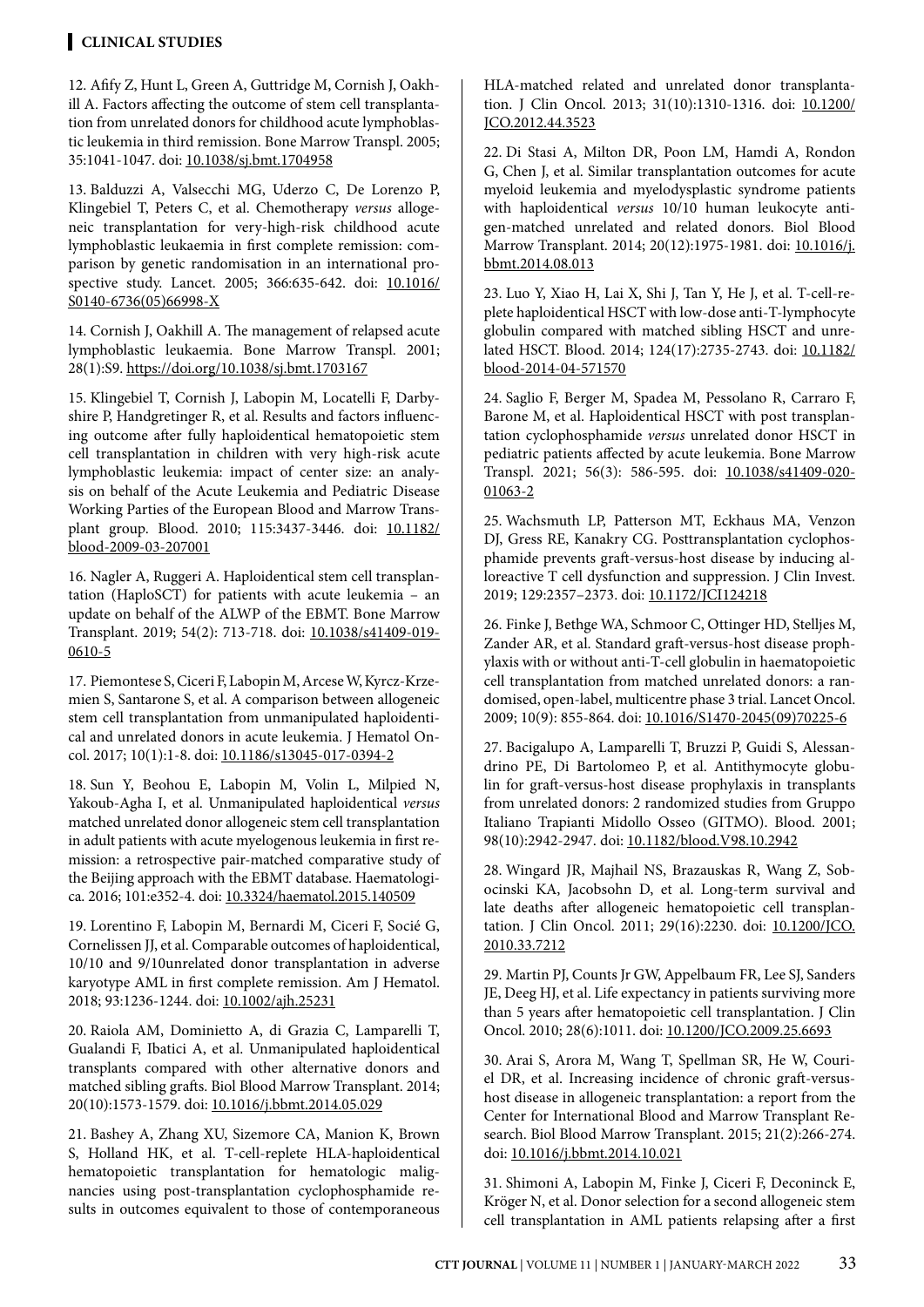transplant: a study of the Acute Leukemia Working Party of EBMT. Blood Cancer Journal. 2019 ; 9(12):1-9. doi: [10.1038/](http://doi.org/10.1038/s41408-019-0251-3) [s41408-019-0251-3](http://doi.org/10.1038/s41408-019-0251-3)

32. Distler E, Bloetz A, Albrecht J, Asdufan S, Hohberger A, Frey M, et al. Alloreactive and leukemia-reactive T cells are preferentially derived from naive precursors in healthy donors: implications for immunotherapy with memory T cells. Haematologica. 2011; 96(7):1024. doi: [10.3324/](https://doi.org/10.3324/haematol.2010.037481) [haematol.2010.037481](https://doi.org/10.3324/haematol.2010.037481)

33. Bertaina A, Zecca M, Buldini B, Sacchi N, Algeri M, Saglio F, et al. Unrelated donor vs HLA-haploidentical α/β T-cell- and Bcell-depleted HSCT in children with acute leukemia. Blood. 2018; 132:2594-2607. doi: [10.1182/blood-2018-07-861575](http://doi.org/10.1182/blood-2018-07-861575)

34. Versluis J, Labopin M, Ruggeri A, Socie G, Wu D, Volin L, et al. Alternative donors for allogeneic hematopoietic stem cell transplantation in poor-risk AML in CR1. Blood Adv. 2017; 1(7):477-485. doi: [10.1182/bloodadvances.2016002386](http://doi.org/10.1182/bloodadvances.2016002386) 35. Baron F, Labopin M, Ruggeri A, Cornelissen JJ, Meijer E, Sengeloev H, et al. Impact of donor type in patients with AML given allogeneic hematopoietic cell transplantation after low-dose TBI-based regimen. Clin Cancer Res. 2018; 24(12):2794-2803. doi: [10.1158/1078-0432.CCR-17-3622](http://doi.org/10.1158/1078-0432.CCR-17-3622)

36. Rashidi A, Hamadani M, Zhang MJ, Wang HL, Abdel-Azim H, Aljurf M, et al. Outcomes of haploidentical *vs* matched sibling transplantation for acute myeloid leukemia in first complete remission. Blood Adv. 2019; 3(12):1826- 1836. [https://doi.org/10.1182/bloodadvances.2019000050](http://doi.org/10.1182/bloodadvances.2019000050)

# Трансплантация гемопоэтических клеток периферической крови от гаплоидентичных и неродственных доноров при острых лейкозах у детей, подростков и молодых взрослых: анализ конкурентного риска

Тахерех Ростами <sup>1</sup>, Мохамад Р. Ростами <sup>2</sup>, Азадех Кьюмарси <sup>1</sup>, Амир Казаэйян <sup>3</sup>, Неда Алиджани <sup>4</sup>, **Хосейн К. Фумани 2 , Соруш Рад 2 , Давуд Бабахани 2 , Таназ Бахри 2 , Мохаммад Ваези 2 , Мариам Бахордар 2 , Сейед А. Мирхоссейни 2 , Сейед А. Моусави 2**

 $^{\rm I}$  Отдел клеточной терапии у детей, НИИ онкологии, гематологии и клеточной терапии (RIOHCT), Шариатский госпиталь, Тегеранский университет медицинских наук (TUMS), Тегеран, Иран

<sup>2</sup> НИИ онкологии, гематологии и клеточной терапии, Шариатский госпиталь, Тегеранский университет медицинских наук (TUMS), Тегеран, Иран

 $^3$  Отдел биостатистики и эпидемиологии, НИИ онкологии, гематологии и клеточной терапии, Шариатский госпиталь, Тегеранский университет медицинских наук (TUMS), Тегеран, Иран

4 Отдел инфекционных болезней, Шариатский госпиталь, Тегеранский университет медицинских наук (TUMS), Тегеран, Иран

# Резюме

Трансплантация аллогенных гематопоэтических клеток (алло-ТГСК) является единственной потенциальной возможностью излечения острого лейкоза. Многие параметры существенно влияют на конечный исход ТГСК, в т.ч. тип донора, источник стволовых клеток и применяемый режим кондиционирования. При отсутствии HLA-совместимого родственного донора, возможными кандидатами могут быть неродственные совместимые или гаплоидентичные доноры для пациентов с показаниями к ТГСК. Для того, чтобы сопоставить исходы ТГСК от доноров различного типа с кондиционированием без облучения, мы сравнили в рамках одноцентрового исследования результаты трансплантации интактных ГСК периферической крови от совместимых и несовместимых, родственных и неродственных доноров, и гаплоидентичных доноров реципиентам детского, подросткового возрастов и молодым взрослым с острыми лейкозами.

#### Пациенты и методы

В данном ретроспективном исследовании, проводившемся с 2014 по 2021 г., мы оценивали исходы ТГСК с реплецией Т-лимфоцитов от гаплоидентичных